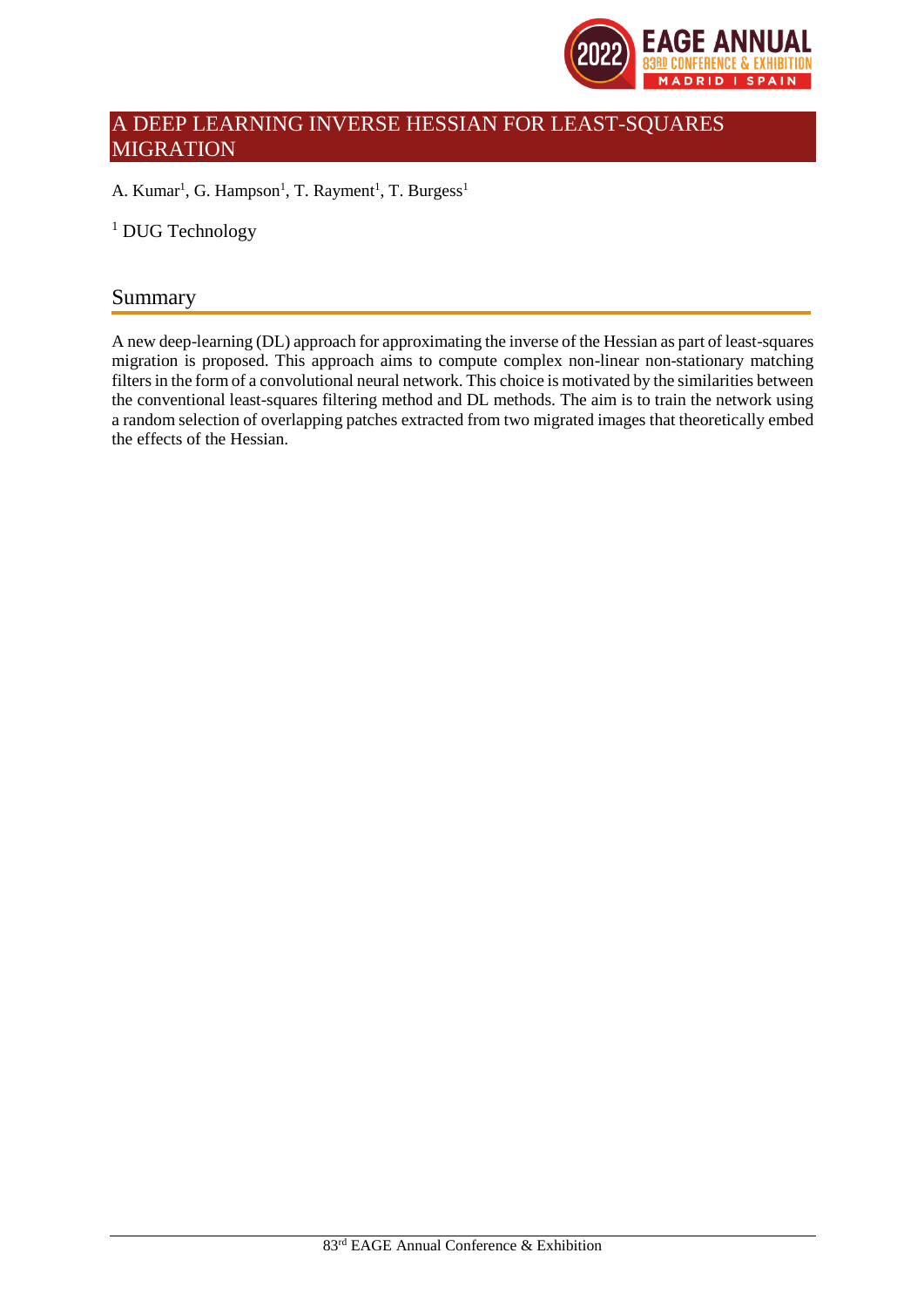

#### A deep learning inverse Hessian for least-squares migration

#### Introduction

Least-squares migration is a well-established method for improving the quality of seismic images. The least-squares formulation involves the inversion of the Hessian operator which, even in an iterative approach, is expensive. Therefore, the inverse Hessian is often approximated using less expensive methods. For example, Rickett et al., (2003) proposed a simple scaling operator to approximate the inverse Hessian with a diagonal matrix. Guitton (2004) extended this approach, approximating the inverse Hessian with a bank of non-stationary matching filters, while Kaur et al. (2020) adopted a deep learning technique using generative adversarial networks.

In this paper, we propose a new deep-learning (DL) approach for approximating the action of the inverse Hessian. This approach aims to compute complex non-linear non-stationary matching filters in the form of a convolutional neural network. This choice is motivated by the similarities between the conventional least-squares match filtering method and DL methods. The aim is to train the network using a random selection of overlapping patches extracted from two migrated images that theoretically embed the effects of the Hessian. We recently developed a supervised convolutional autoencoder (SCAE) network for the adaptive subtraction of predicted multiples from the input recorded data (Kumar et al., 2021). Here, we exploit a similar concept to estimate the non-stationary Hessian as part of image-domain leastsquares migration. We show the uplift in results using a 3D network over a 2D network and a 3D conventional least-squares filtering method.  $D\omega$ , and the formulation and action of a metalline at a<br>cx non-linear non-stationary matching filters in the form<br>is motivated by the similarities between the conventional<br>is motivated by the similarities between the co solution of the interplane particles vantation of predictal multivary and uncertainty interventional different of proposition. The dady is the Hessian in the interpret oscillate the intervention of predictal multiples fro

### Method

Given seismic data d and a linear modeling operator L, the migration operator is described as the adjoint of the modeling operator such that,

$$
\mathbf{m}_1 = \mathbf{L}^H \mathbf{d} \,,\tag{1}
$$

where,  $H$  denotes Hermitian transpose. This is a conventional migration image which is relatively inexpensive to compute, but limited in resolution, amplitude fidelity and frequency content. These limitations can be substantially overcome using least-squares inversion. The least-squares estimate  $\hat{m}$ of the model in (1) is given by,

$$
\hat{\mathbf{m}} = \left(\mathbf{L}^H \mathbf{L}\right)^{-1} \mathbf{L}^H \mathbf{d} \,,\tag{2}
$$

where  $L<sup>H</sup>L$  is the Hessian operator. The inverse of the Hessian is regarded as a deconvolution operator (Hu et al., 2001) that corrects the amplitudes and frequency content of the final image. Guitton (2004)  ${\bf L}^H{\bf L}$ <sup>-1</sup> through a bank of non-stationary matching filters. He rewrote equation (2) by replacing  $\mathbf{L}^H \mathbf{d}$  term with  $\mathbf{m}_1$  to obtain, 21.1 is using a 3D network over a 2D network and a 3D<br>that is using a 3D network over a 2D network and a 3D<br>dator **L**, the migration operator is described as the adjoint<br> $I_1 = L'' d$ , (1)<br>is a conventional migration image wh

$$
\hat{\mathbf{m}} = \left(\mathbf{L}^H \mathbf{L}\right)^{-1} \mathbf{m}_1 \tag{3}
$$

Method<br>
Given seismic data **d** and a linear modeling operator **L**, the migration operator is described as the<br>
of the modeling operator such that,<br>  $m_1 = L^n d$ ,<br>
where, <sup>H</sup> denotes Hermitian transpose. This is a conventiona  ${\bf L}^H{\bf L}$ )<sup>-1</sup> are unknown. However, to find an approximation of the inverse Hessian with non-stationary matching filters, two known images are needed that are related by the Hessian. This can be achieved by remodeling the data from  $m_1$  with L and then remigrating with  $L^H$  to get second image,  $\mathbf{m}_2 = \mathbf{L}^H \mathbf{L} \mathbf{m}_1$ , from which we see the inverse Hessian satisfies,  $I_1 = L'' d$ ,<br>
is a conventional migration image which is relatively<br>
ion, amplitude fidelity and frequency content. These<br>
least-squares inversion. The least-squares estimate  $\hat{\mathbf{m}}$ <br>  $L'' L)^{-1} L'' d$ ,<br>
(2)<br>
c of the Hessian

$$
\mathbf{m}_1 = \left(\mathbf{L}^H \mathbf{L}\right)^{-1} \mathbf{m}_2. \tag{4}
$$

This is very similar to equation (3) except  $m_1$  and  $m_2$  are known images. Now the inverse of the Hessian can be approximated by matching filters that will map  $m_2$  to  $m_1$  in equation (4). These filters can then be applied to  $m_1$  to approximate  $\hat{m}$  in equation (2). This approach has now become widespread in order to improve the migrated image at much lower cost than an iterative least-squares migration. Several authors have developed methods to achieve improved approximations of the inverse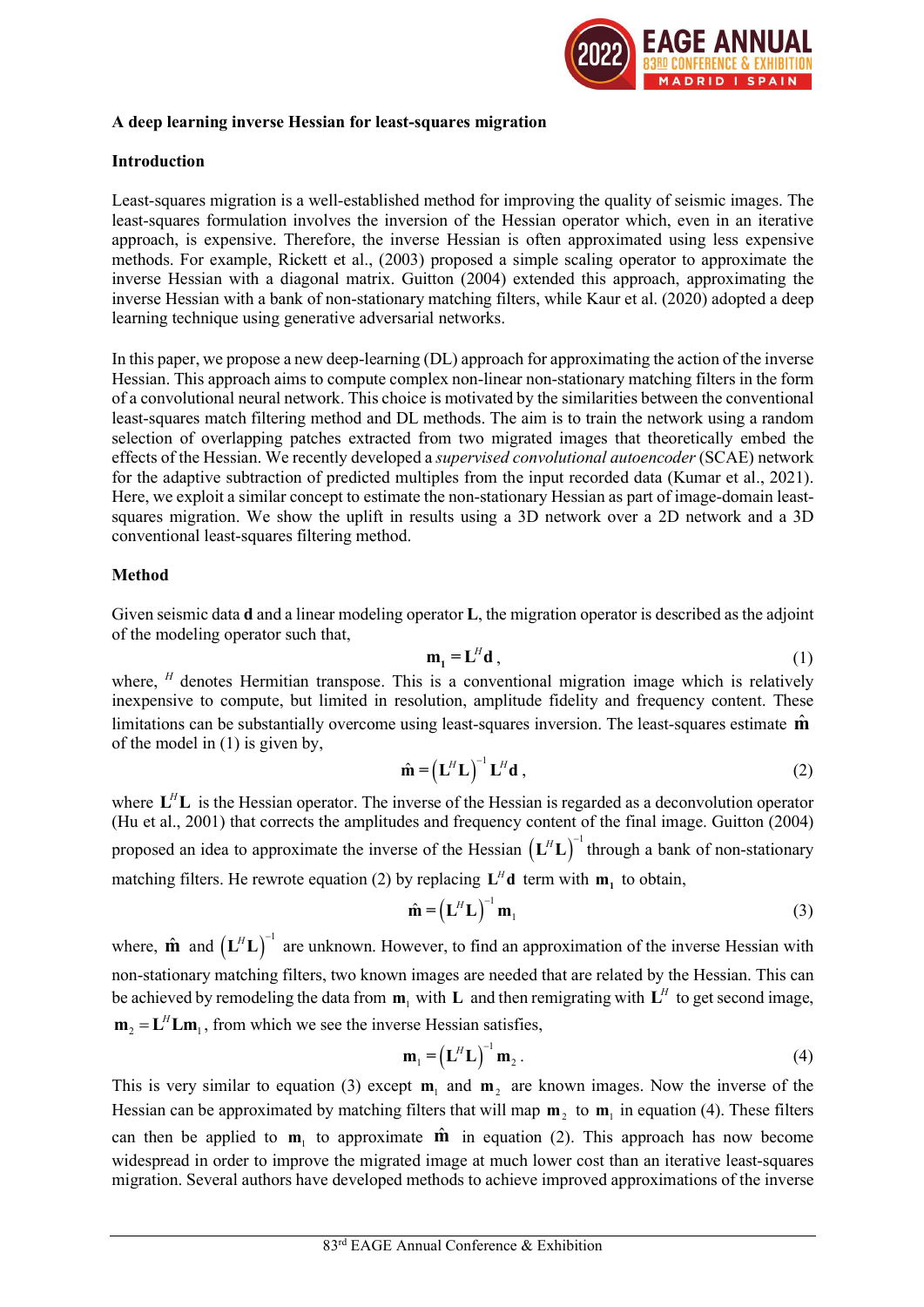

Hessian either to enhance the image quality or to use as a preconditioning filter at each least-squares iteration (Aoki, 2009).

Recently, we have worked on a DL method for the adaptive subtraction of predicted multiples from input recorded data (Kumar et al., 2021). We developed a SCAE network architecture that involved training using a random selection of patches from shot/channel gathers followed by the application of the trained network to the rest of the dataset. The use of deep-learning networks to perform adaptive subtraction provides significant uplift compared to conventional approaches thanks to complex nonlinear matching filters. The same idea can be applied to match  $m_2$  to  $m_1$  in order to find a better approximation of the inverse Hessian than conventional least-squares match filtering. We may write the new equation for the SCAE filters by replacing the conventional match filtering with the SCAE acting on the second image,  $m_2$ , in equation (4) as,

$$
\mathbf{m}_1 = \text{SCAE}(\mathbf{m}_2). \tag{5}
$$

Once the network has been trained using  $(5)$ , it can be applied to the first image,  $\mathbf{m}_1$ , to get the final estimate of the least squares migrated image  $\hat{\mathbf{m}}$  in the manner of equation (3) using,

$$
\hat{\mathbf{m}} = \text{SCAE}(\mathbf{m}_1). \tag{6}
$$

#### Network architecture

Our design proceeded by experimentation and recognising that the non-linear nature of the network architecture meant that the training would, at best, end up in a useful local, rather than global, loss function minimum (Kumar et al., 2021). Our final SCAE network is shown in Figure 1. It has a total of 9 layers (including the bottleneck) with the number of feature maps shown in each layer. The input and output layers reflect the *patch* sizes (64×64 samples) and the *latent representation* in the *bottleneck* has  $14\times14$  samples per *feature map*. We found that the best results were obtained using a *convolutional* filter size of 4×4. The output channels of each layer were passed through a non-linear activation function called an exponential linear unit (ELU). We used the same network architecture with one extra dimension in all layers for the 3D SCAE.



Figure 1 The network architecture of our supervised convolutional autoencoder (SCAE).

#### Results

We demonstrate the application of the proposed approach to a field data example from offshore Gabon. The data were migrated using reverse time migration ( $f_{\text{max}} = 33\text{Hz}$ ) to compute the first image  $\mathbf{m}_1$ (Figure 2a), then modelled and remigrated to get the second migrated image,  $m_2$  (Figure 2b). Adjoint operators were used to perform the modeling and migration steps. However, although the operators are kinematically correct, the amplitude fidelity and frequency content are affected by the acquisition geometry and migration, as anticipated. For example, the second migrated image  $m_2$  has lower amplitudes in the shallow section.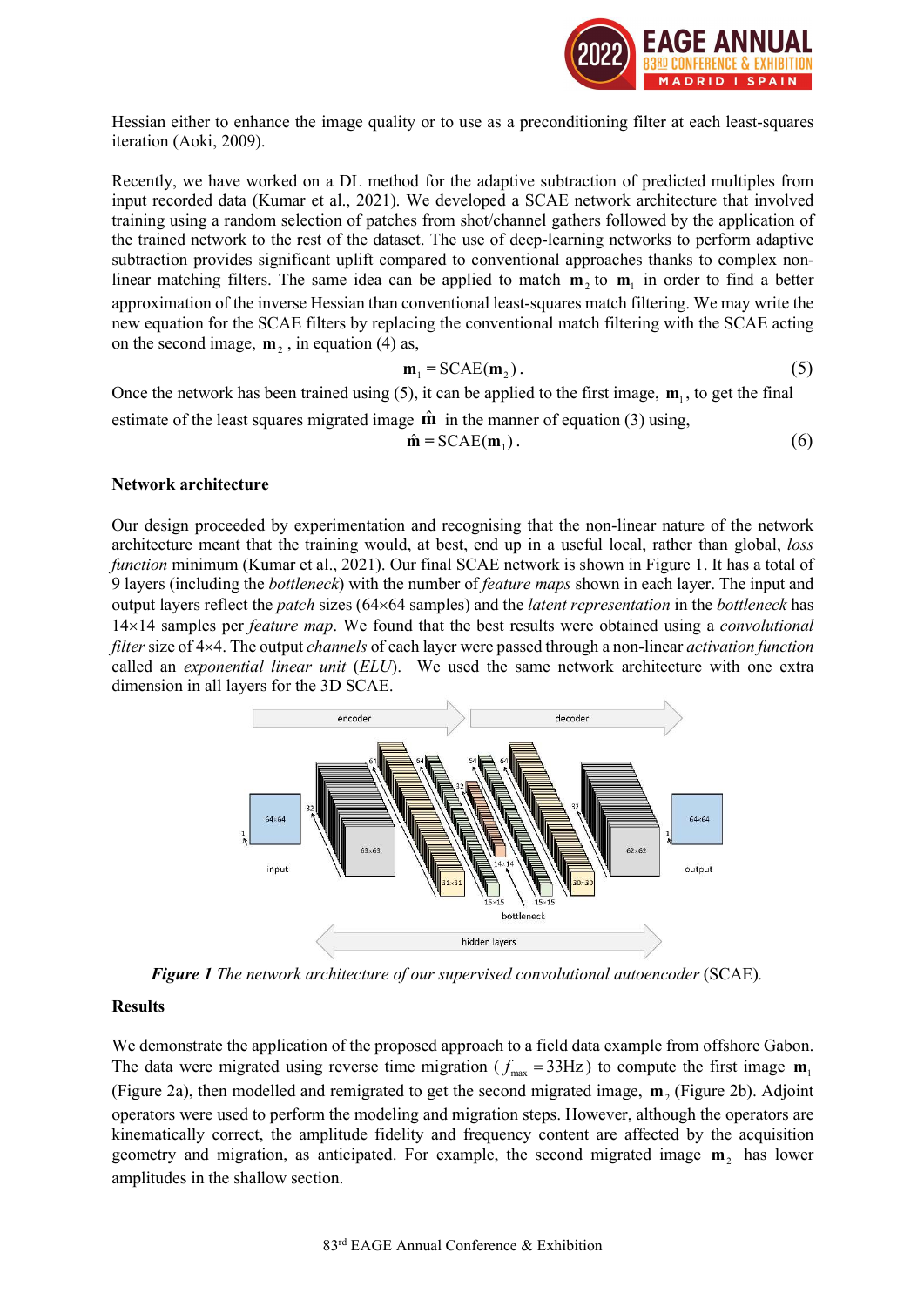

Using these two images  $m_1$  and  $m_2$ , we derived three different approximations of the inverse Hessian: 1) 3D windowed least-squares match filters ("3D match"), 2) 2D SCAE filters, and 3) 3D SCAE filters. We first applied the resulting filters to  $m_2$  (shown in Figure 3). To demonstrate how well each method performed we show the residual error  $\mathbf{r} = \mathbf{f} * \mathbf{m}_2 - \mathbf{m}_1$  in Figure 4. A quantitative measure of the residual,  $\|\mathbf{r}\|/\|\mathbf{m}_1\|$  is annotated on each residual panel. Although, all three methods have performed well to approximate the inverse Hessian, both of the DL approaches were slightly better than the 3D match, with the 3D SCAE being marginally better than the 2D SCAE. In this instance, 50 percent of the total data were used for the training, although even better results are possible with greater exposure to more data.



Figure 2 a) First migrated image obtained using RTM; b) second migrated image obtained using remodeling and remigration exercise.

Finally, we applied the same sets of filters to the first image,  $m_1$ , to produce the estimated final image  $\hat{m}$  for each of the 3 approaches. The results are shown in Figure 5. All versions show an improved

resolution and amplitude consistency compared to the initial migration,  $m<sub>1</sub>$  (Figure 2a). The amplitudes appear slightly more consistent in the DL results than in the 3D match result, especially in the area indicated by the yellow arrows and the yellow circle.

## Conclusions

We have presented a new method of approximating the inverse Hessian operator as part of least-squares migration. The method is based on a deep learning approach that is trained to find a transfer function between a migrated image that has had the Hessian applied and the initial migrated image. It is trained using a subset of the image volumes and then applied to the whole migrated image. The field data example demonstrates the effectiveness of the proposed approach. Results show that the 3D network performs slightly better than the 2D network and they both outperform a 3D least-squares match filtering method.

## Acknowledgements

We would like to thank DUG Technology (DUG) for allowing us permission to present this work.

## References

Aoki, N. and Schuster, G.T. [2009]. Fast least-squares migration with a deblurring filter. Geophysics, 74(6), WCA83–WCA93.

- Guitton, A. [2004]. Amplitude and kinematic corrections of migrated images for nonunitary imaging operators. Geophysics, 69(4), 1017–1024.
- Hu, J., Schuster, G. T. and Valasek, P. [2001]. Poststack migration deconvolution: Geophysics, 66, 939– 952.
- Kaur, H., Pham, N. and Fomel, S. [2020]. Improving resolution of migrated images by approximating the inverse Hessian using deep learning. Geophysics, 85(4), 1–62.